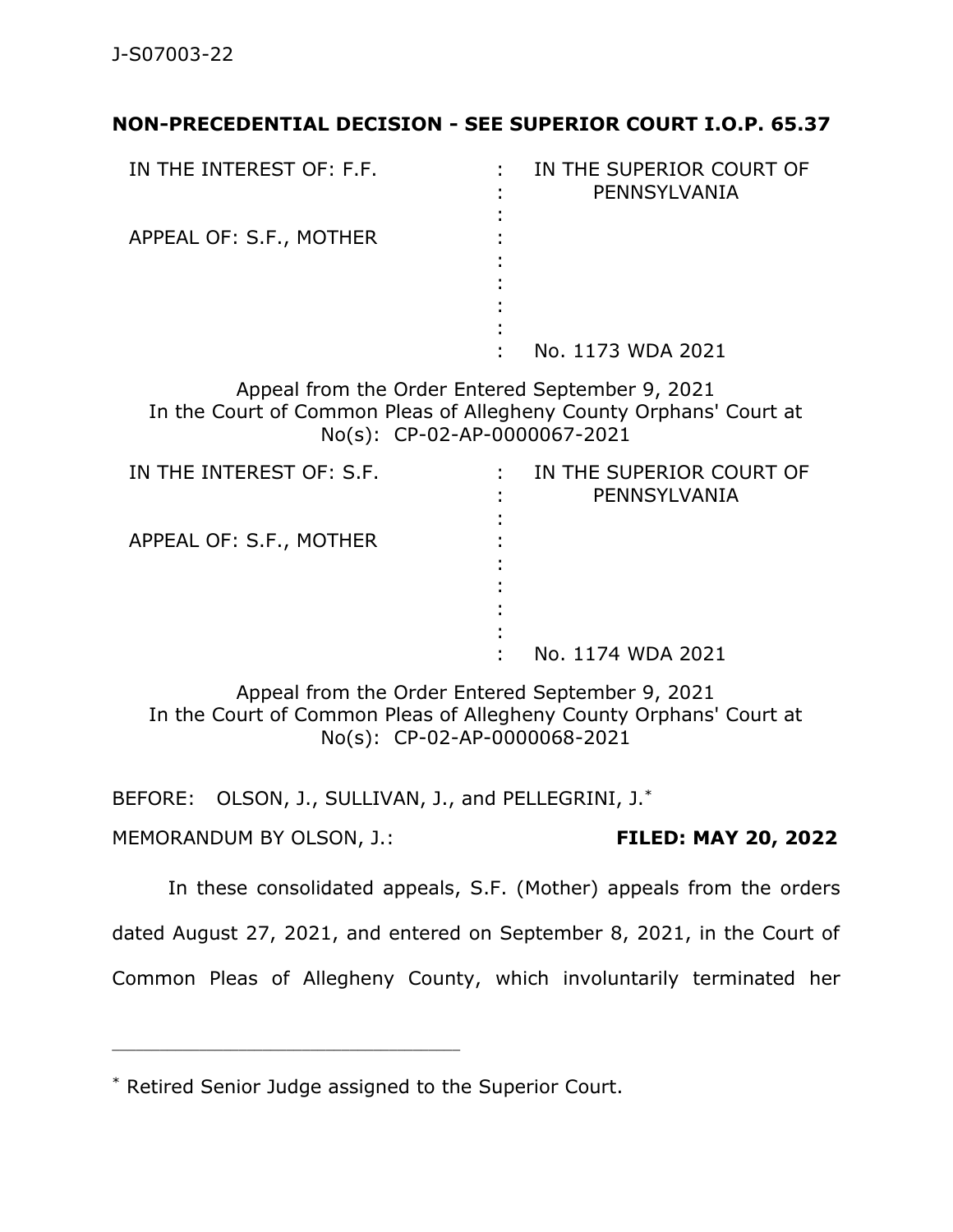parental rights to her sons, F.F.,<sup>1</sup> born in November of 2014, and S.F.,<sup>2</sup> born in May of 2016, (collectively, the Children), pursuant to the Adoption Act, 23 Pa.C.S.A.  $\S$  2511(a)(1), (2), (5), (8), and (b). After careful review, we affirm the order subject to review at Superior Court docket number 1173 WDA 2021 that involuntarily terminated Mother's parental rights to F.F. At Superior Court docket number 1174 WDA 2021, we vacate the order terminating Mother's parental rights to S.F. and remand that matter for further proceedings consistent with this memorandum.

F.F. and S.F. are the younger of three children born to Mother, each to a different father. Allegheny County Children Youth and Families (CYF) became involved with this family on July 23, 2015, prior to S.F.'s birth, due to concerns about Mother's substance abuse and intimate partner violence between Mother and her paramour, R.G. N.T., 8/27/21, at 69. CYF provided services for the family. While CYF was working with the family, Mother, F.F., and F.F.'s older half-sibling, J.F., experienced a traumatic incident at the hands of R.G. Specifically, R.G. abducted Mother, held her against her will for three days, and raped Mother while F.F. and J.F. were in the home. *Id.* at 69; *see also id.* at Exhibits 4, 8.Although Mother obtained a protection from

 $1$  By the same order, the orphans' court terminated the parental rights of D.M., F.F.'s biological father. D.M. did not file an appeal.

 $2$  By the same order, the orphans' court terminated the parental rights of E.T., S.F.'s biological father. E.T. appealed the order which we dispose of in a separate memorandum.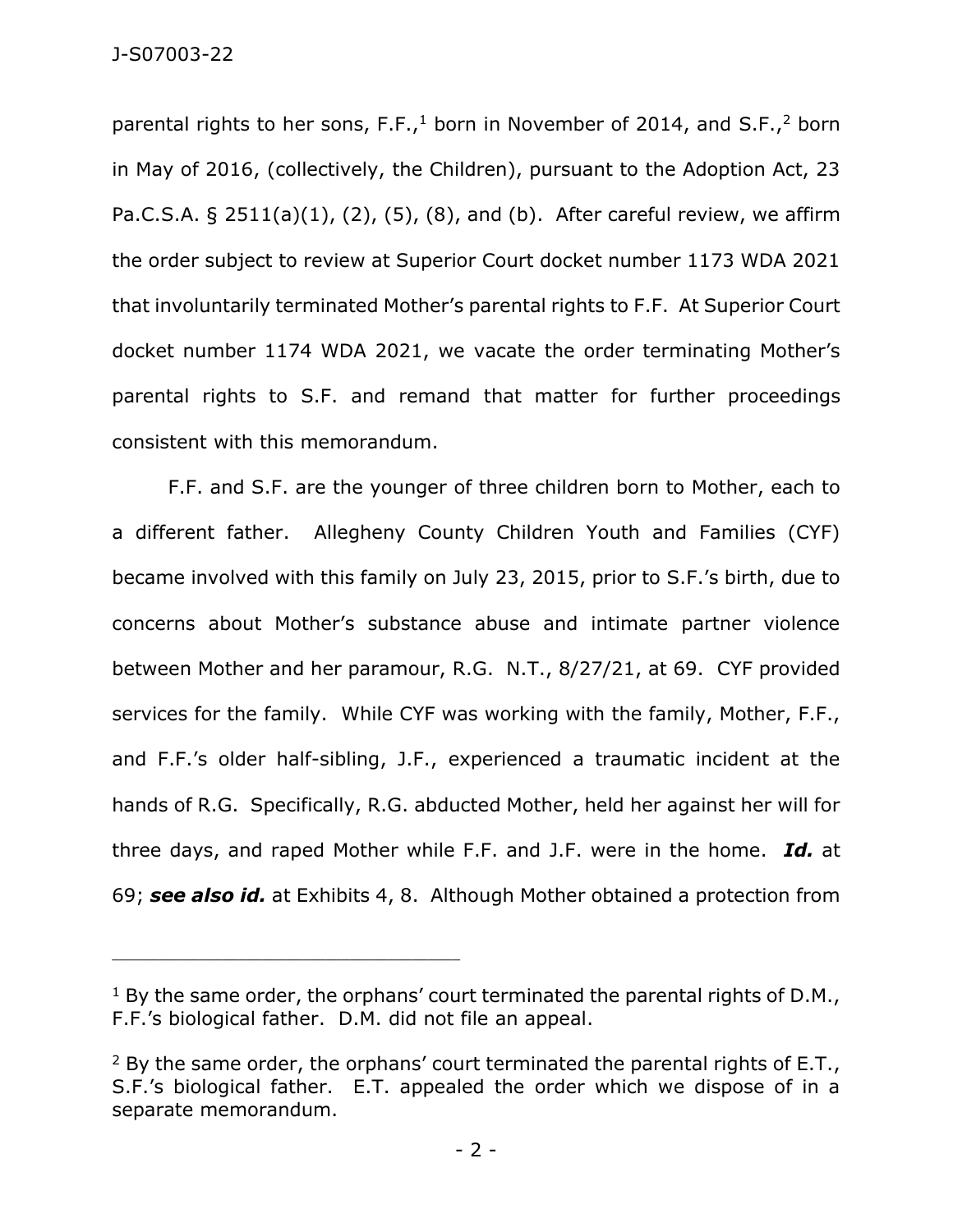abuse order against R.G., she permitted him to see her and the children, culminating in an incident where R.G. severely assaulted one-year-old F.F. Id. at 69-70, Exhibits 4, 8. Although F.F. was experiencing seizures, Mother delayed obtaining treatment for F.F. to protect R.G. *Id.* at 70. When F.F. finally did receive medical treatment, medical staff found he had a "torn frenulum on the upper mucosa, scratch[es] on his neck and lower abdomen, irregular bruising on his back, and [had experienced a] possible near drowning." *Id.* at Exhibit 4. Mother's failure to protect F.F. ultimately resulted in an indicated finding of child abuse against her. *Id.*

On November 8, 2015, CYF obtained emergency custody and removed F.F. and J.F. from Mother's care. In February of 2016, the court adjudicated F.F. and J.F. dependent. The court placed S.F. in the protective custody of CYF when he was born approximately three months later. *Id.* at 71. The orphans' court adjudicated S.F. dependent on July 20, 2016. On June 25, 2018, the Children's dependency, and that of their half-sibling, was discharged as a result of Mother's cooperation with CYF and her completion of her family service plan (FSP) goals. *Id.* at 72.

Successful reunification was, however, short-lived. In October of 2018, CYF received another referral for this family, and the case re-opened in December of 2018, due to Mother's neglect of her own mental health. Mother also informed CYF that she was experiencing severe depression. N.T.,

- 3 -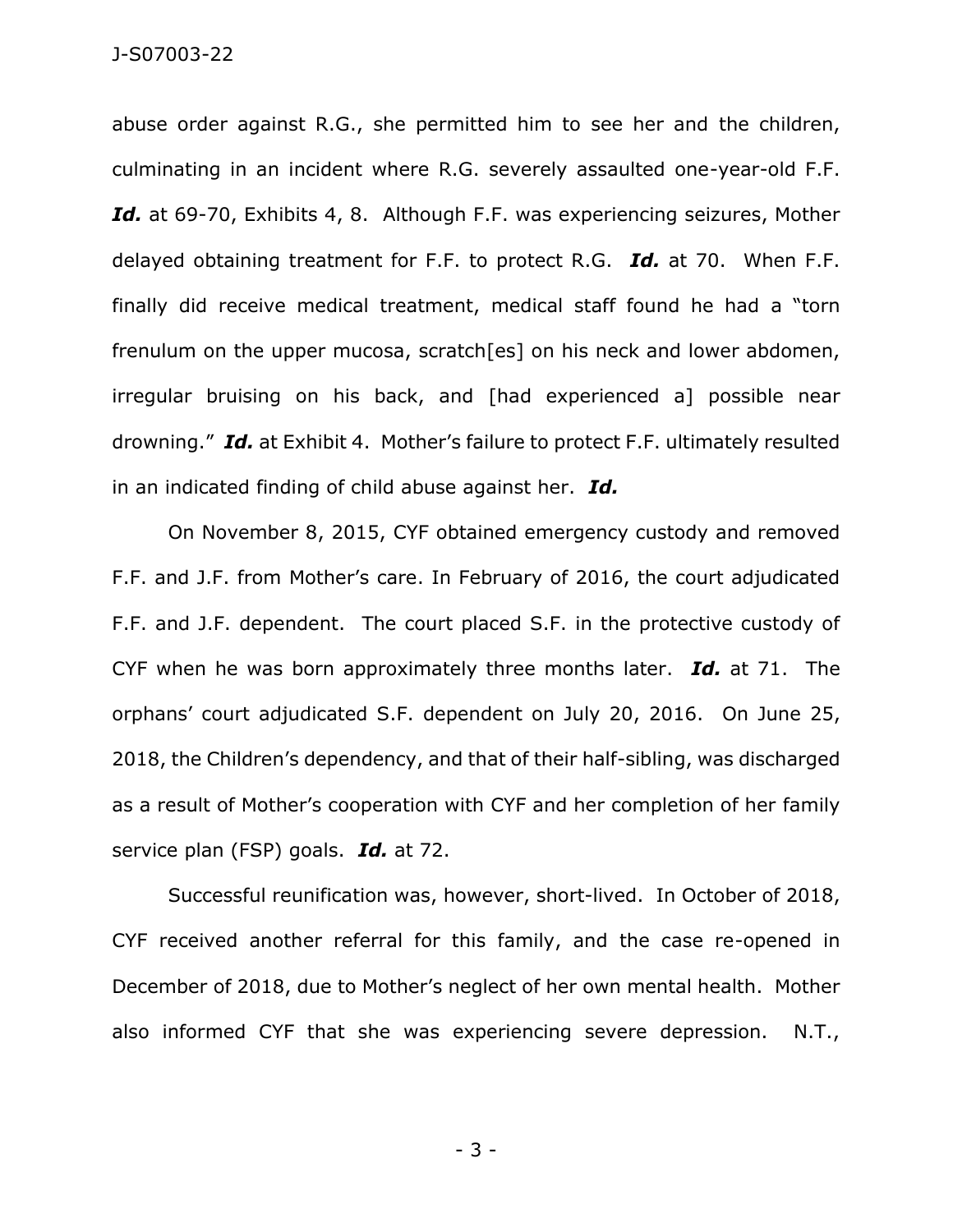8/27/21 at 72-73. In addition, CYF was concerned about Mother's general neglect and medical neglect of the Children and J.F. *Id.* 

After months of providing services to Mother, CYF filed a petition to adjudicate the Children dependent. The adjudication hearing was continued multiple times after Mother and the Children failed to appear, leading to a judicial finding that Mother had avoided CYF and the court. *Id.* at Exhibit 4. On September 11, 2019, the Children were adjudicated dependent a second time because Mother did not cooperate with CYF and was not meeting the Children's needs. *Id.* at 75. The juvenile court ordered CYF to obtain an emergency custody authorization and remove the Children from Mother's care. *Id.* at Exhibit 4. CYF did so, placing the Children in foster care the following day. *Id.* at 75. According to Justine Walz, a CYF caseworker, CYF created a FSP for Mother when the case re-opened. N.T., 8/27/21, at 78-79. The following permanency objectives existed for Mother throughout the Children's dependency: undergo mental health treatment; undergo drug and alcohol treatment; participate in intimate partner violence (IPV) treatment; obtain housing; and improve parenting skills. *Id.* at 79.

On March 31, 2021, CYF filed a petition to terminate involuntarily Mother's parental rights to the Children pursuant to 23 Pa.C.S.A. § 2511(a)(1), (2), (5), (8), and (b). A hearing occurred on August 27, 2021,

- 4 -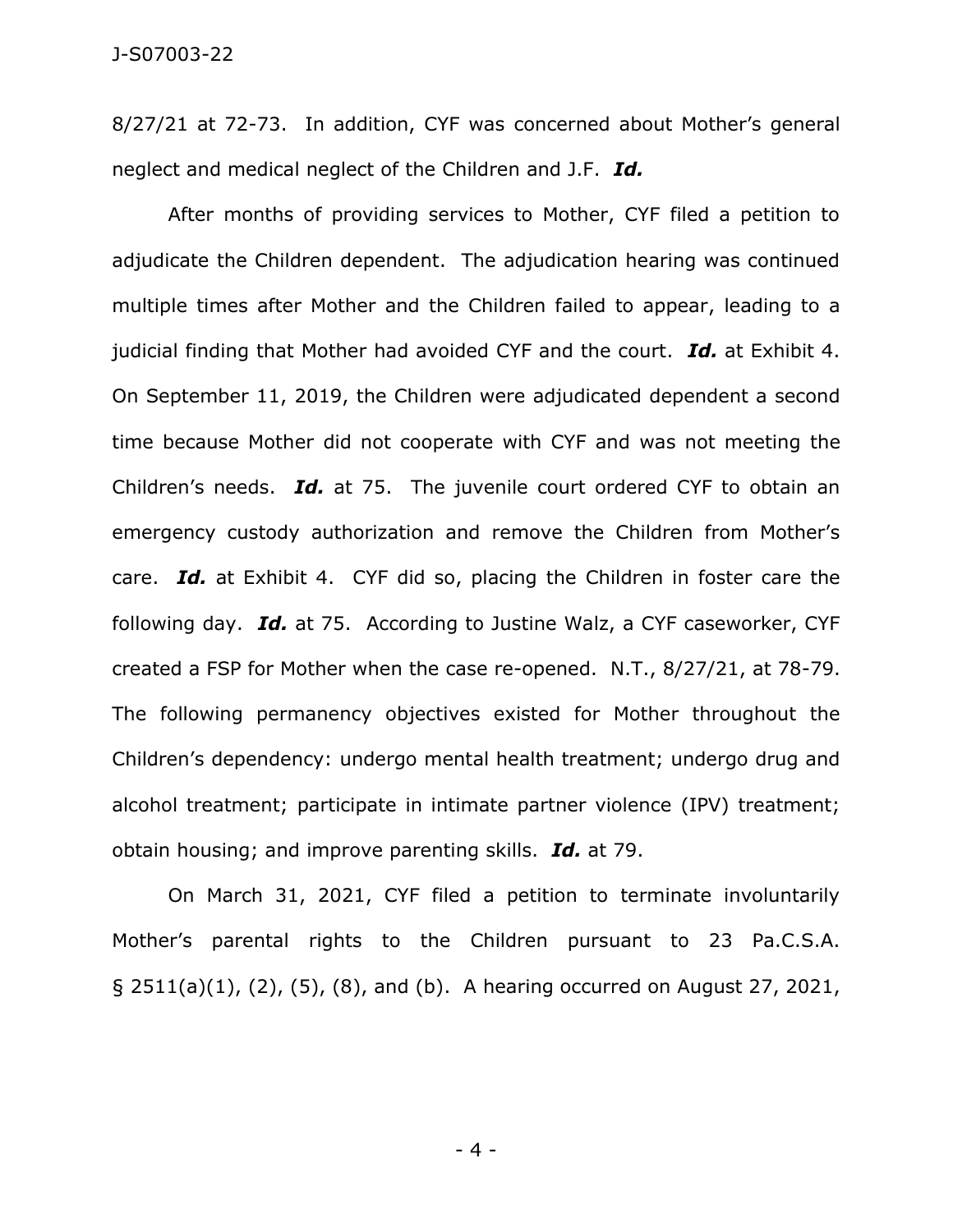during which Mother was represented by counsel.<sup>3</sup> In addition, S.F., then five years old, was represented by Renee Colbert, Esquire. F.F., then six years old, was represented by James Robertson, Esquire.

CYF presented the testimony of its caseworker, Justine Walz; Rachel Wagner, program manager in the intake department at POWER, a substance abuse outpatient treatment facility; and Sarah Ulish, placement services manager at Auberle, a non-profit social services agency. CYF entered the following exhibits into evidence, which the orphans' court admitted, in relevant part: the FSPs; the Children's dependency orders; Mother's PFA orders; and evaluations by the court-appointed evaluator, Dr. Neil Rosenblum.<sup>4</sup> Mother attended the virtual termination hearing and testified on her own behalf.

By order dated August 27, 2021, and entered on September 8, 2021, the orphans court terminated Mother's parental rights involuntarily to F.F. and S.F. pursuant to 23 Pa.C.S.A. § 2511(a)(1), (2), (5), (8) and (b). On October

<sup>&</sup>lt;sup>3</sup> During the Children's dependency matters, the juvenile court determined the Children are Indian children pursuant to the Indian Child Welfare Act (ICWA), 25 U.S.C. §§ 1901 – 1963. N.T., 8/27/21, at Exhibits 4, 7. The parties agreed that CYF notified the tribe of the Children's removal from parental care, its filing of the petition to terminate parental rights, and of all court hearings in accordance with ICWA. N.T., 8/27/21, at 65. Although the tribe participated in a status conference, it did not seek to intervene. *Id.* at 66.

<sup>&</sup>lt;sup>4</sup> The notes of transcript indicate the parties entered into joint written stipulations. N.T., 8/27/21, at 62. The stipulations do not appear in the certified record. The trial court in its Rule 1925(a) opinion and the parties in their briefs refer to the stipulations to establish procedural history, but none of the arguments concern the stipulations. Accordingly, their absence does not impede our appellate review.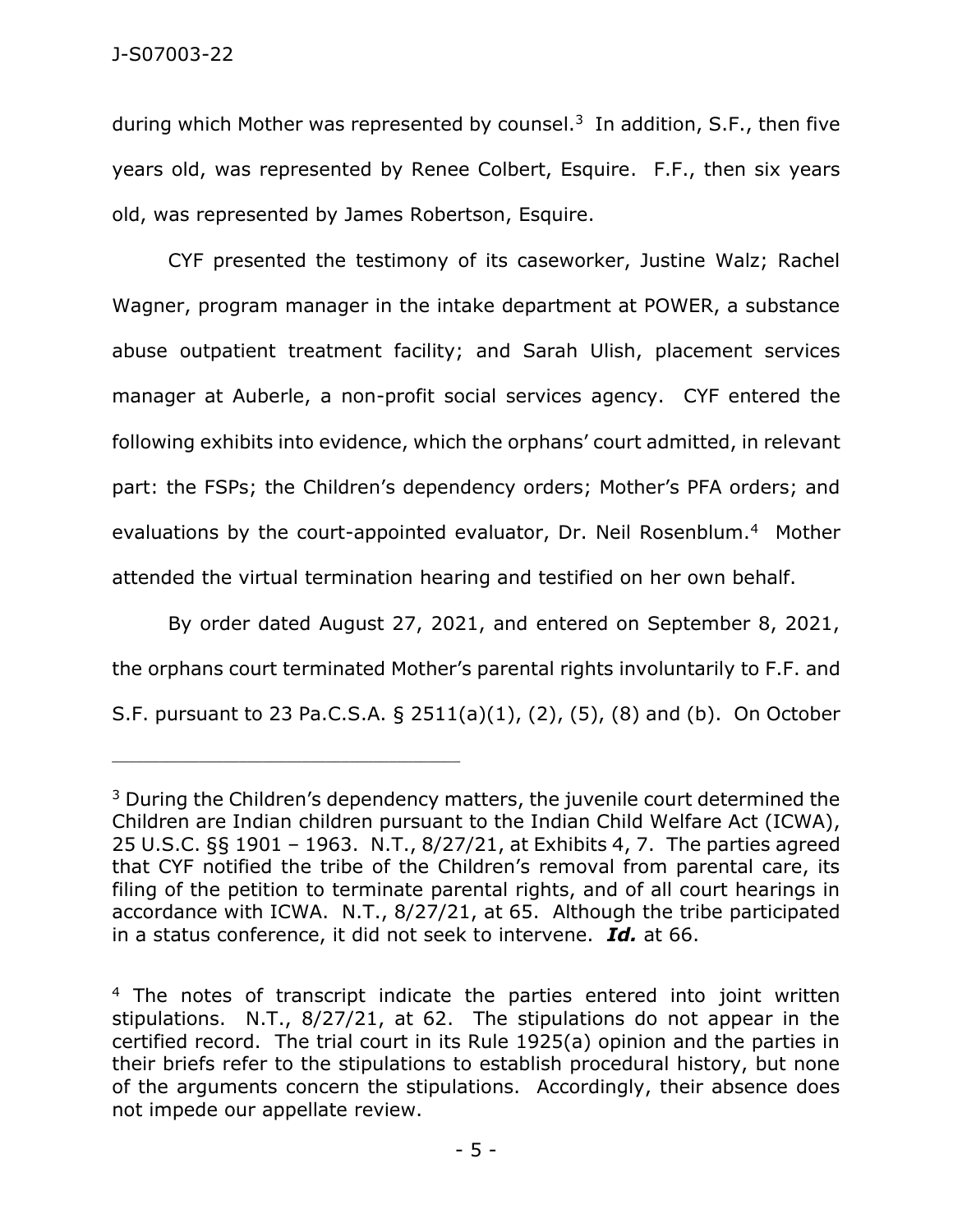1, 2021, Mother filed notices of appeal and concise statements of errors complained of on appeal pursuant to Pa.R.A.P. 1925(a)(2)(i) and (b). On

October 21, 2021, this Court consolidated these appeals *sua sponte*. On

November 29, 2021, the orphans' court filed its Rule 1925(a) opinion.

On appeal, Mother presents two issues for our review:

- 1. Did the [orphans'] court abuse its discretion and/or err as a matter of law in granting the petition to involuntarily terminate Mother's parental rights pursuant to 23 Pa.C.S.[A.] § 2511  $(a)(1)$ ,  $(2)$ ,  $(5)$  and  $(8)$ ?
- 2. Did the [orphans'] court abuse its discretion and/or err as a matter of law in concluding that CYF met its burden of proving by clear and convincing evidence that termination of Mother's parental rights would best serve the needs and welfare of [the Children] pursuant to 23 Pa.C.S.[A.] § 2511(b)?

Mother's Brief at 6.

We review this appeal according to an abuse of discretion standard, as

follows.

The standard of review in termination of parental rights cases requires appellate courts to accept the findings of fact and credibility determinations of the trial court if they are supported by the record. If the factual findings are supported, appellate courts review to determine if the trial court made an error of law or abused its discretion. A decision may be reversed for an abuse of discretion only upon demonstration of manifest unreasonableness, partiality, prejudice, bias, or ill-will. The trial court's decision, however, should not be reversed merely because the record would support a different result. We have previously emphasized our deference to trial courts that often have first-hand observations of the parties spanning multiple hearings.

**In re T.S.M.**, 71 A.3d 251, 267 (Pa. 2013) (citations and quotation marks

omitted).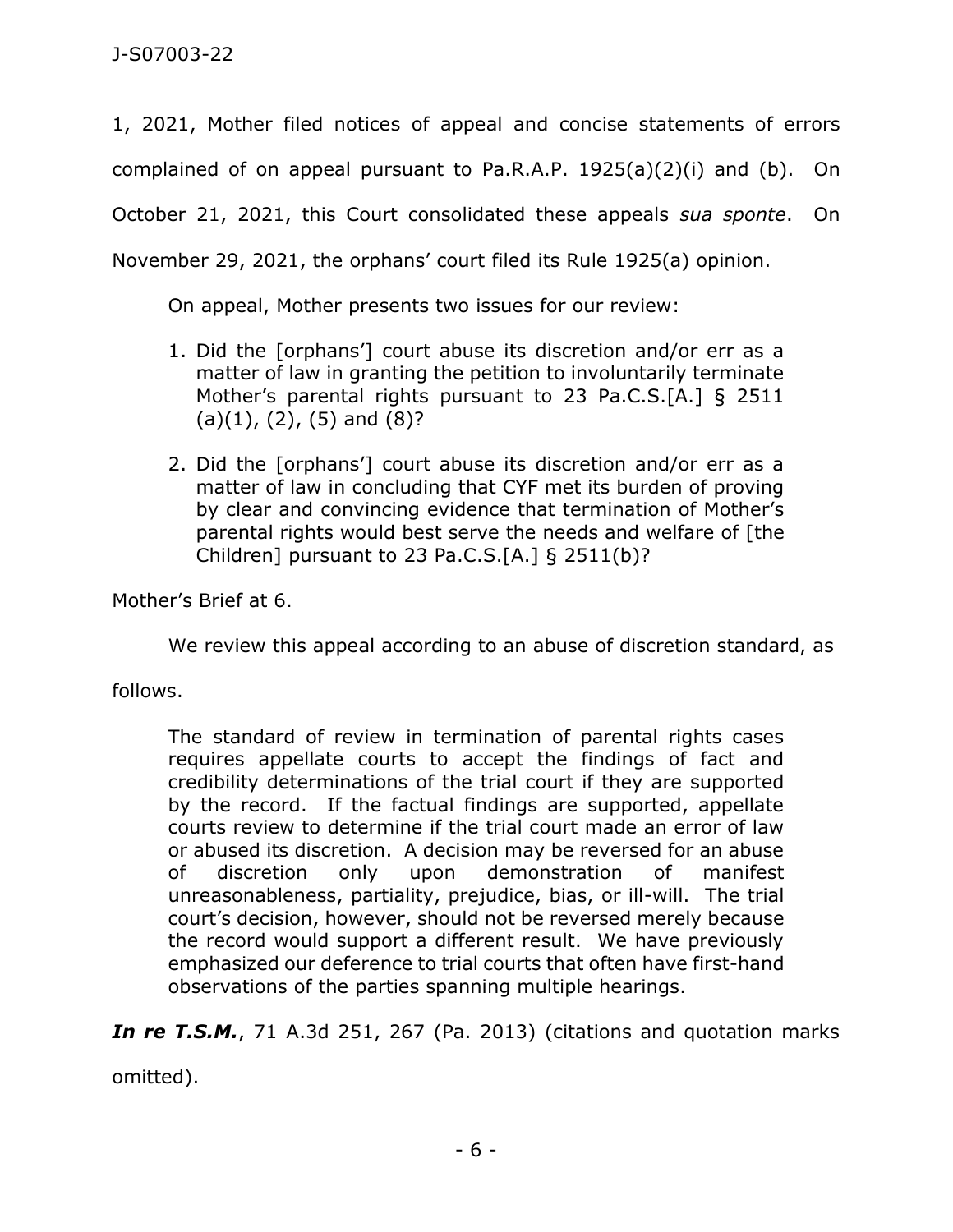Termination of parental rights is governed by Section 2511 of the Adoption Act, which requires a bifurcated analysis.

Initially, the focus is on the conduct of the parent. The party seeking termination must prove by clear and convincing evidence that the parent's conduct satisfies the statutory grounds for termination delineated in Section 2511(a). Only if the court determines that the parent's conduct warrants termination of his or her parental rights does the court engage in the second part of the analysis pursuant to Section 2511(b): determination of the needs and welfare of the child under the standard of best interests of the child. One major aspect of the needs and welfare analysis concerns the nature and status of the emotional bond between parent and child, with close attention paid to the effect on the child of permanently severing any such bond.

*In re L.M.*, 923 A.2d 505, 511 (Pa. Super. 2007) (citations omitted).

Before reaching the merits of Mother's issues on appeal, we must first

address *sua sponte* whether, pursuant to 23 [Pa.C.S.A.](https://1.next.westlaw.com/Link/Document/FullText?findType=L&pubNum=1000262&cite=PA23S2313&originatingDoc=I57679050891b11ecb8c3e5aec2742444&refType=SP&originationContext=document&transitionType=DocumentItem&ppcid=c2197ef7168048a79f4c1e0dbb3dbe83&contextData=(sc.Search)#co_pp_8b3b0000958a4) § 2313(a), 5 the

orphans' court appointed legal counsel to represent the Children during the

contested involuntary termination proceeding. *In re Adoption of K.M.G.*,

240 A.3d 1218, 1235 (Pa. 2020). Our Supreme Court has interpreted Section

<sup>5</sup> This subsection provides as follows:

\_\_\_\_\_\_\_\_\_\_\_\_\_\_\_\_\_\_\_\_\_\_\_\_\_\_\_\_\_\_\_\_\_\_\_\_\_\_\_\_\_\_\_\_

23 [Pa.C.S.A.](https://1.next.westlaw.com/Link/Document/FullText?findType=L&pubNum=1000262&cite=PA23S2313&originatingDoc=I57679050891b11ecb8c3e5aec2742444&refType=SP&originationContext=document&transitionType=DocumentItem&ppcid=c2197ef7168048a79f4c1e0dbb3dbe83&contextData=(sc.Search)#co_pp_8b3b0000958a4) § 2313(a).

**<sup>(</sup>a) Child.--**The court shall appoint counsel to represent the child in an involuntary termination proceeding when the proceeding is being contested by one or both of the parents. The court may appoint counsel or a guardian ad litem to represent any child who has not reached the age of 18 years and is subject to any other proceeding under this part whenever it is in the best interests of the child. No attorney or law firm shall represent both the child and the adopting parent or parents.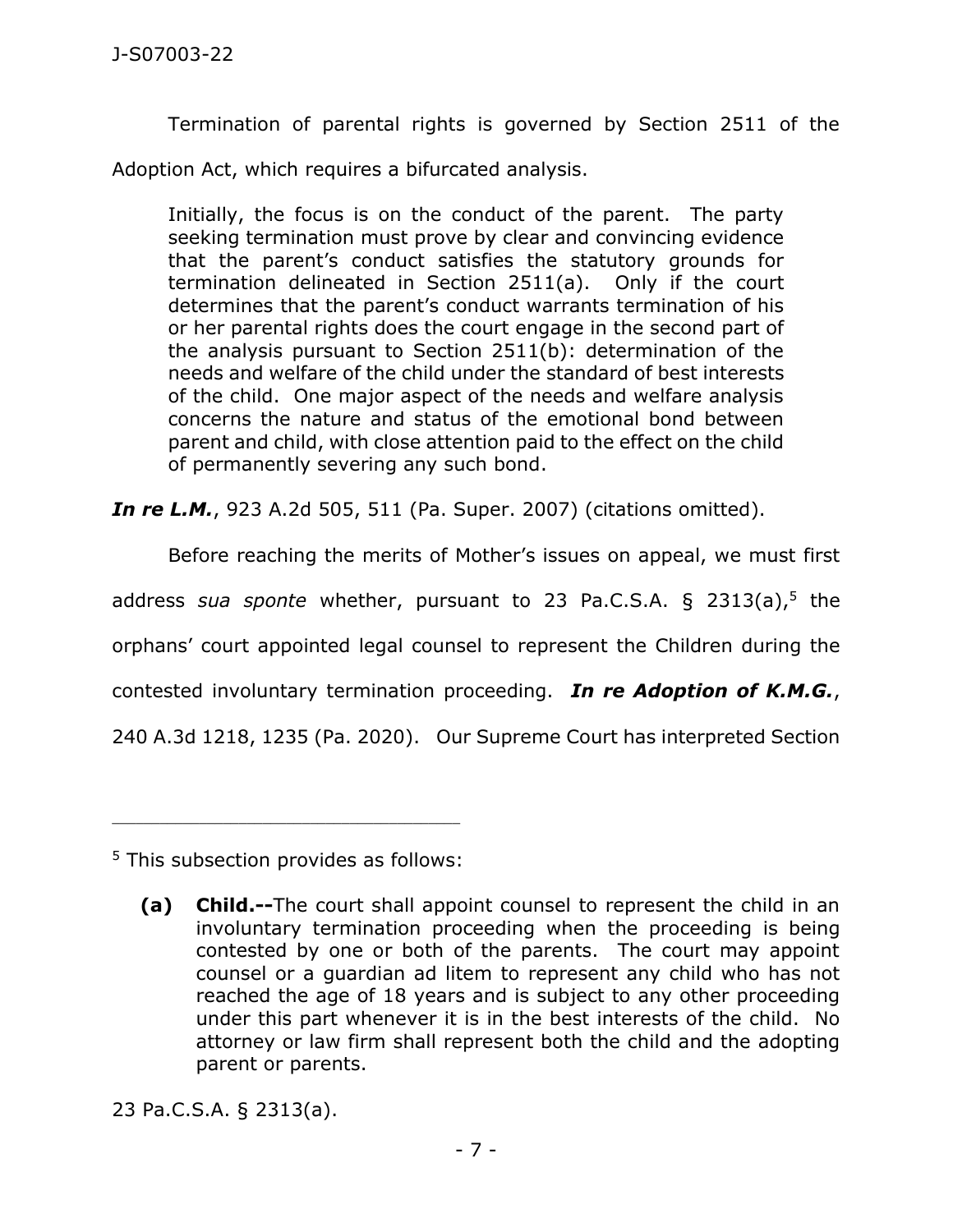2313(a) "as requiring 'that the common pleas court appoint an attorney to represent the child's legal interest, *i.e.* the child's preferred outcome.'" *Id.* (citing *In re T.S.*, 192 A.3d 1080, 1082 (Pa. 2018)). The failure to appoint a "'separate attorney to represent the child's legal interests constitutes structural error, meaning it is not subject to harmless error analysis.'" *Id.* (citing *In re T.S.*, *supra*; *In re L.B.M.*, 161 A.3d 172, 183 (Pa. 2017)).

The Court reiterated that "a single attorney cannot represent a child's best interest and legal interest if those interests conflict." *K.M.G.*, 240 A.3d at 1236 (citing *In re T.S.*, *supra*). As such, the Court concluded, "the orphans' court must determine whether counsel can represent the dual interests **before** appointing an individual to serve as [Guardian *ad litem*]/Counsel for a child." *Id.* (emphasis added). In addition, the Court held that "where an orphans' court has appointed a [Guardian *ad litem*]/Counsel to represent both the child's best interest and legal interest, appellate courts should review *sua sponte* whether the orphans' court made a determination that those interests did not conflict." *Id.* at 1235.

Instantly, a pre-trial order dated and filed on April 23, 2021, at S.F.'s orphans' court docket number, provided, "Office of Conflict Counsel is appointed as counsel for the child." Pre-trial Order, 4/23/21, at ¶ 2. On May 12, 2021, Attorney Colbert filed a praecipe for appearance as Child Advocate at the orphans' court docket number. Our review of the certified record reveals no other order of appointment for representation of S.F. and no other

- 8 -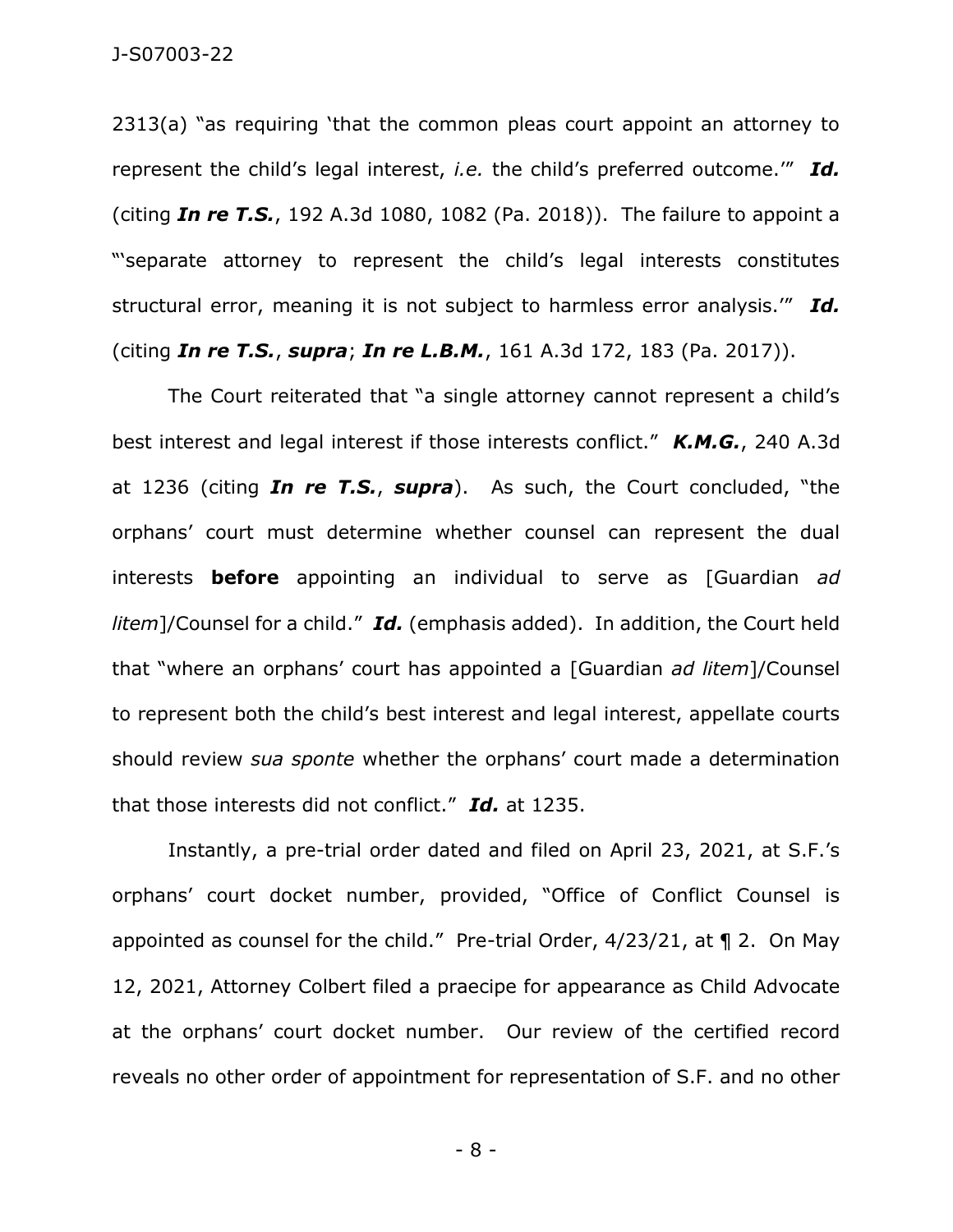praecipe for appearance filed at the orphans' court docket number. Indeed, Attorney Colbert served as S.F.'s sole attorney during the termination proceeding, and she advocated for the termination of Mother's parental rights as being in Child's best interest. $6$  N.T., 8/27/21, at 4, 220.

We are unable to determine from the certified record the manner in which the orphans' court appointed Attorney Colbert. The order of appointment refers to the Office of Conflict Counsel, but the record does not indicate if Attorney Colbert is associated with that office. Furthermore, the order uses the term "counsel," but does not specify if it meant legal counsel, as in an attorney representing Child's preferred outcome. Moreover, the only indication of Attorney Colbert's role is her argument supporting Child's best interest, suggesting that she was serving as his guardian *ad litem*. Given that Attorney Colbert was Child's sole attorney during the involuntary termination proceeding, we have reviewed the certified record to confirm that the orphans' court determined prior to the proceeding that Child's best interest and legal interest did not conflict. Nothing in the record indicates whether the orphans' court fulfilled its duty in this regard under Section 2313(a), as construed by our Supreme Court in *K.M.G.*, 240 A.3d at 1236. Therefore, we are unable

\_\_\_\_\_\_\_\_\_\_\_\_\_\_\_\_\_\_\_\_\_\_\_\_\_\_\_\_\_\_\_\_\_\_\_\_\_\_\_\_\_\_\_\_

<sup>&</sup>lt;sup>6</sup> In this appeal, Attorney Colbert filed an appellee brief in support of the involuntary termination order.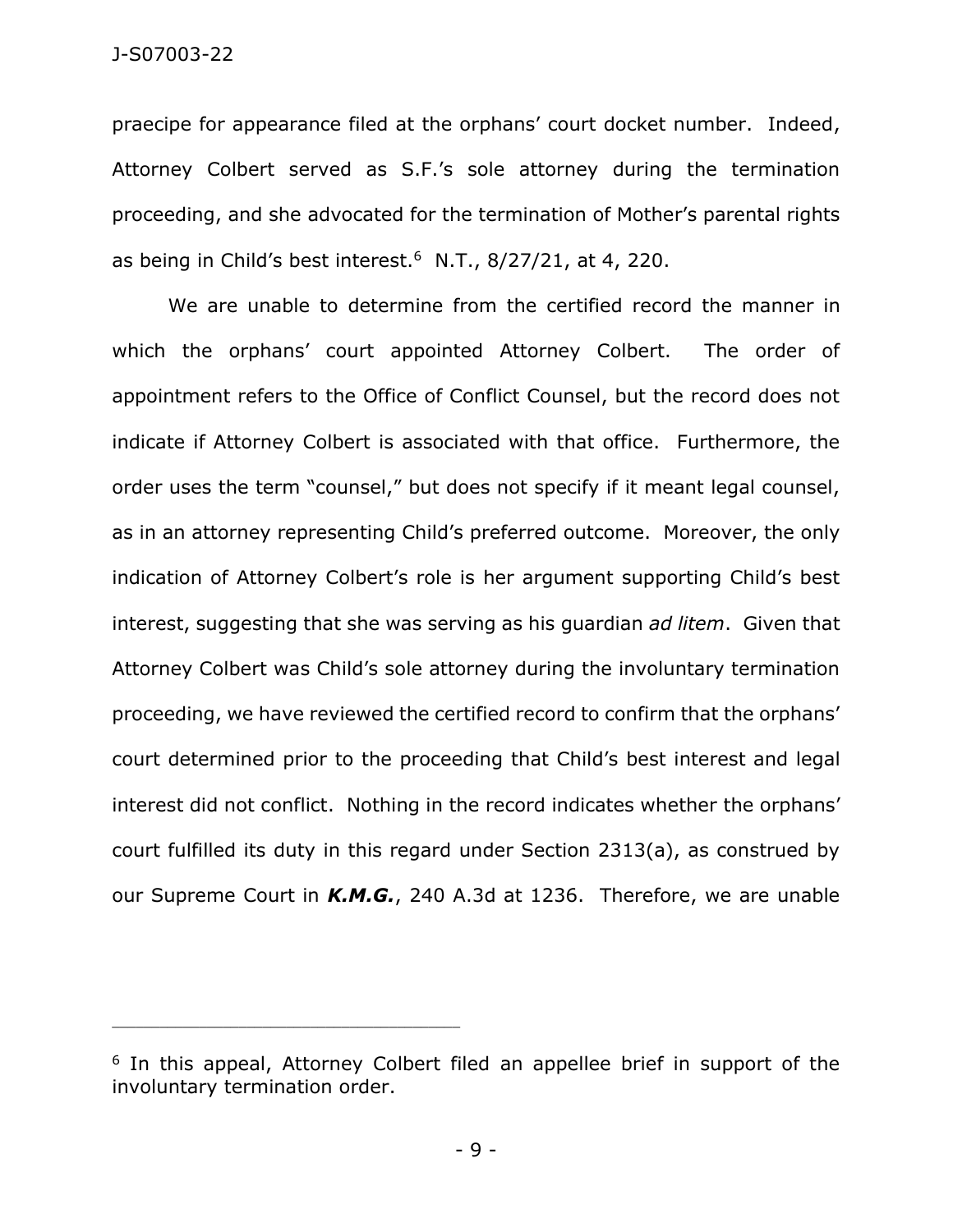to fulfill our duty to verify *sua sponte* that the orphans' court determined that Attorney Colbert could represent S.F.'s dual interests without conflict. *Id.*

Accordingly, we are constrained to vacate the involuntary termination decree and remand for further proceedings at docket 1174 WDA 2021. *See Interest of A.J.R.O.*, 270 A.3d 563, 570-571 (Pa. Super. 2022). On remand, we direct the orphans' court within 30 days to fulfill its Section 2313(a) duty as articulated in *K.M.G.*, *supra*, and determine whether Attorney Colbert may represent both the best interest and legal interest of S.F. If the orphans' court determines that no conflict exists between S.F.'s dual interests, then the court shall re-enter the termination order as to Mother. If the orphans' court determines that there is a conflict between S.F.'s best interest and legal interest, then the court shall appoint separate legal counsel and conduct a new involuntary termination hearing as to Mother to provide legal counsel an opportunity to advocate on behalf of S.F.'s legal interests pursuant to *K.M.G.*, 240 A.3d at 1235.

With respect to Mother's appeal at docket 1173 WDA 2021, by pre-trial order dated April 23, 2021, and filed at F.F.'s orphans' court docket number, the orphans' court appointed the Office of Conflict Counsel (OCC) "to represent the legal interests of" F.F. in accordance with 23 Pa.C.S. § 2313(a). Pre-trial Order, 4/23/21, at ¶ 1. On May 12, 2021, Attorney Robertson filed a praecipe for appearance as F.F.'s counsel. The court did not appoint a guardian *ad litem* for F.F. in the termination proceeding. Unlike the situation with S.F.,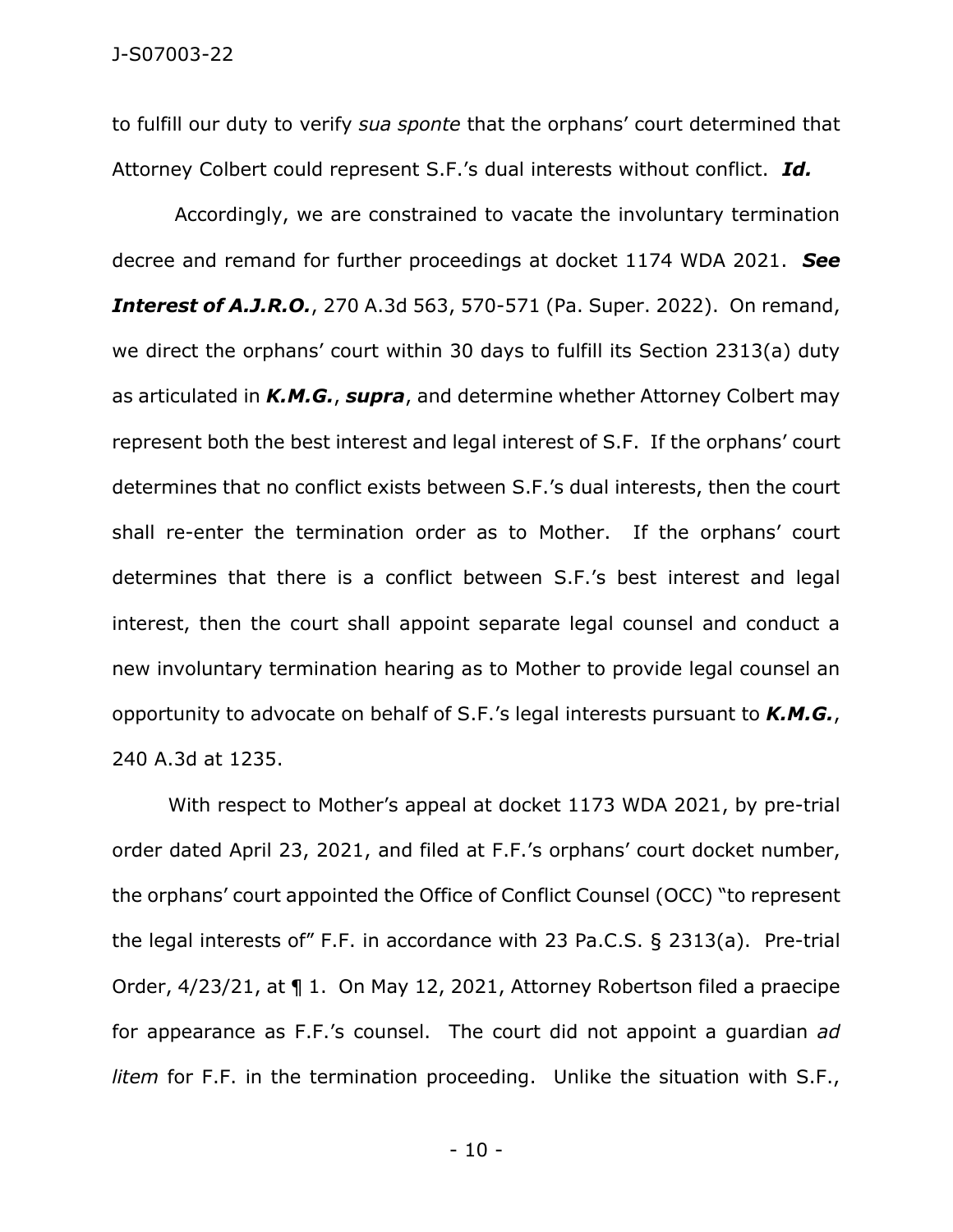the order of appointment is clear that the court appointed Attorney Robertson as legal counsel for F.F., which was reflected in Attorney Robertson's closing argument advocating for F.F.'s preferred outcome. Therefore, we conclude that the court complied with Section 2313(a), as interpreted by *K.M.G.*, 240 A.3d at 1235. 7

Turning to the merits of Mother's appeal regarding F.F., the court terminated Mother's parental rights pursuant to Section 2511(a)(1), (2), (5), (8), and (b). We need only agree with the court as to any one subsection of Section 2511(a), in addition to Section 2511(b), in order to affirm. *In re B.L.W.*, 843 A.2d 380, 384 (Pa. Super. 2004) (*en banc*), *appeal denied*, 863 A.2d 1141 (Pa. 2004). Here, we analyze the court's decision to terminate pursuant to Section 2511(a)(2) and (b), which provides as follows:

**(a) General rule.--**The rights of a parent in regard to a child may be terminated after a petition filed on any of the following grounds:

. . .

(2) The repeated and continued incapacity, abuse, neglect or refusal of the parent has caused the child to be without essential parental care, control or subsistence necessary for his physical or mental wellbeing and the conditions and causes of the incapacity, abuse, neglect or refusal cannot or will not be remedied by the parent.

 $\ldots$ 

\_\_\_\_\_\_\_\_\_\_\_\_\_\_\_\_\_\_\_\_\_\_\_\_\_\_\_\_\_\_\_\_\_\_\_\_\_\_\_\_\_\_\_\_

<sup>&</sup>lt;sup>7</sup> In this appeal, Attorney Robertson filed an appellee brief in support of the involuntary termination order.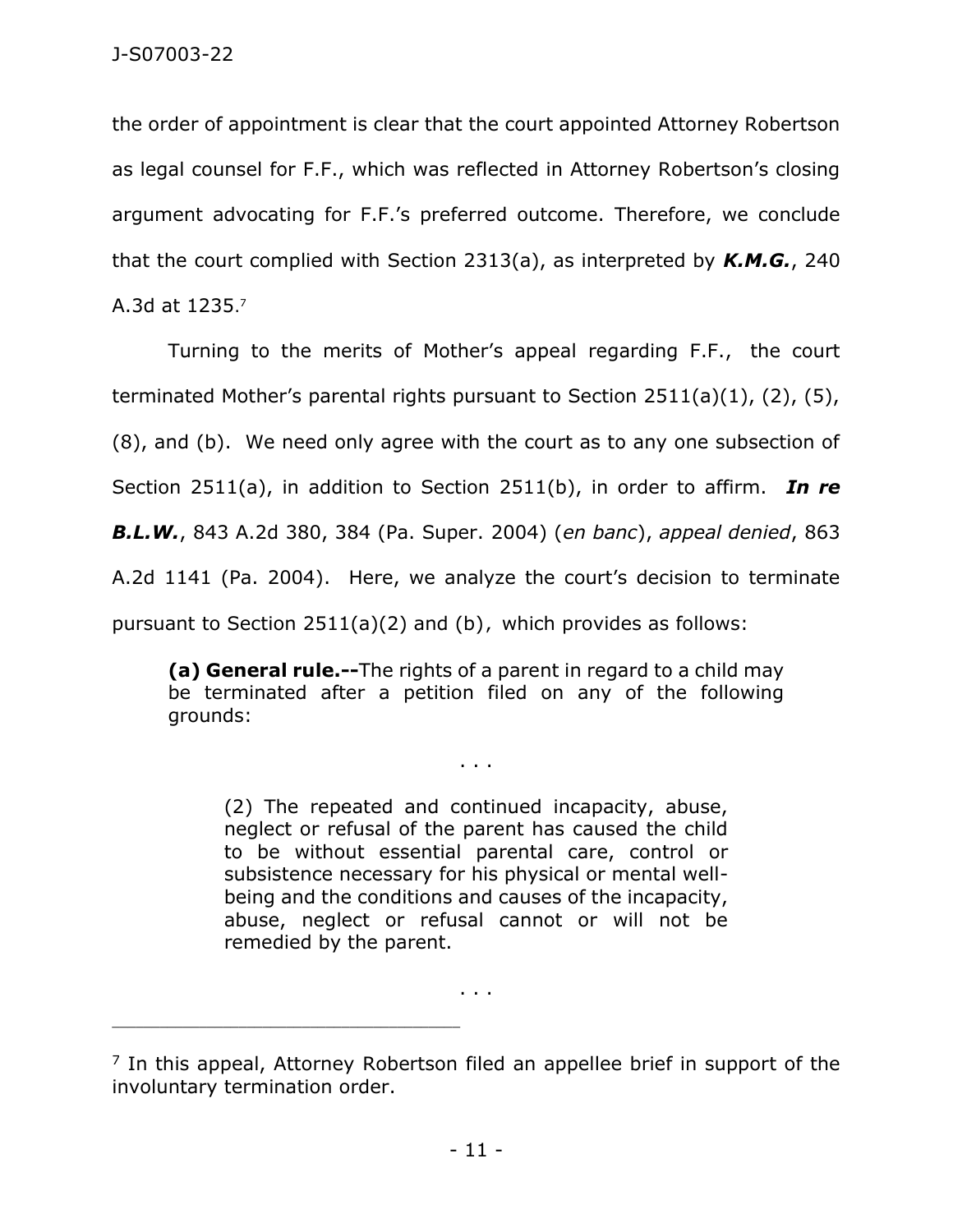**(b) Other considerations.--**The court in terminating the rights of a parent shall give primary consideration to the developmental, physical and emotional needs and welfare of the child. The rights of a parent shall not be terminated solely on the basis of environmental factors such as inadequate housing, furnishings, income, clothing and medical care if found to be beyond the control of the parent. With respect to any petition filed pursuant to subsection  $(a)(1)$ ,  $(b)$  or  $(8)$ , the court shall not consider any efforts by the parent to remedy the conditions described therein which are first initiated subsequent to the giving of notice of the filing of the petition.

\*\*\*

23 Pa.C.S.A. § 2511(a)(2), (b).

We first consider whether the orphans' court abused its discretion by

terminating Mother's parental rights pursuant to Section 2511(a)(2). Our

analysis is as follows:

. . . . In order to terminate parental rights pursuant to 23 Pa.C.S.A.  $\S$  2511(a)(2), the following three elements must be met: (1) repeated and continued incapacity, abuse, neglect or refusal; (2) such incapacity, abuse, neglect or refusal has caused the child to be without essential parental care, control or subsistence necessary for his physical or mental well-being; and (3) the causes of the incapacity, abuse, neglect or refusal cannot or will not be remedied.

*In re Adoption of M.E.P.*, 825 A.2d 1266, 1272 (Pa. Super. 2003) (citation

omitted). "The grounds for termination due to parental incapacity that cannot

be remedied are not limited to affirmative misconduct. To the contrary, those

grounds may include acts of refusal as well as incapacity to perform parental

duties." *In re A.L.D.*, 797 A.2d 326, 337 (Pa. Super. 2002) (citations omitted).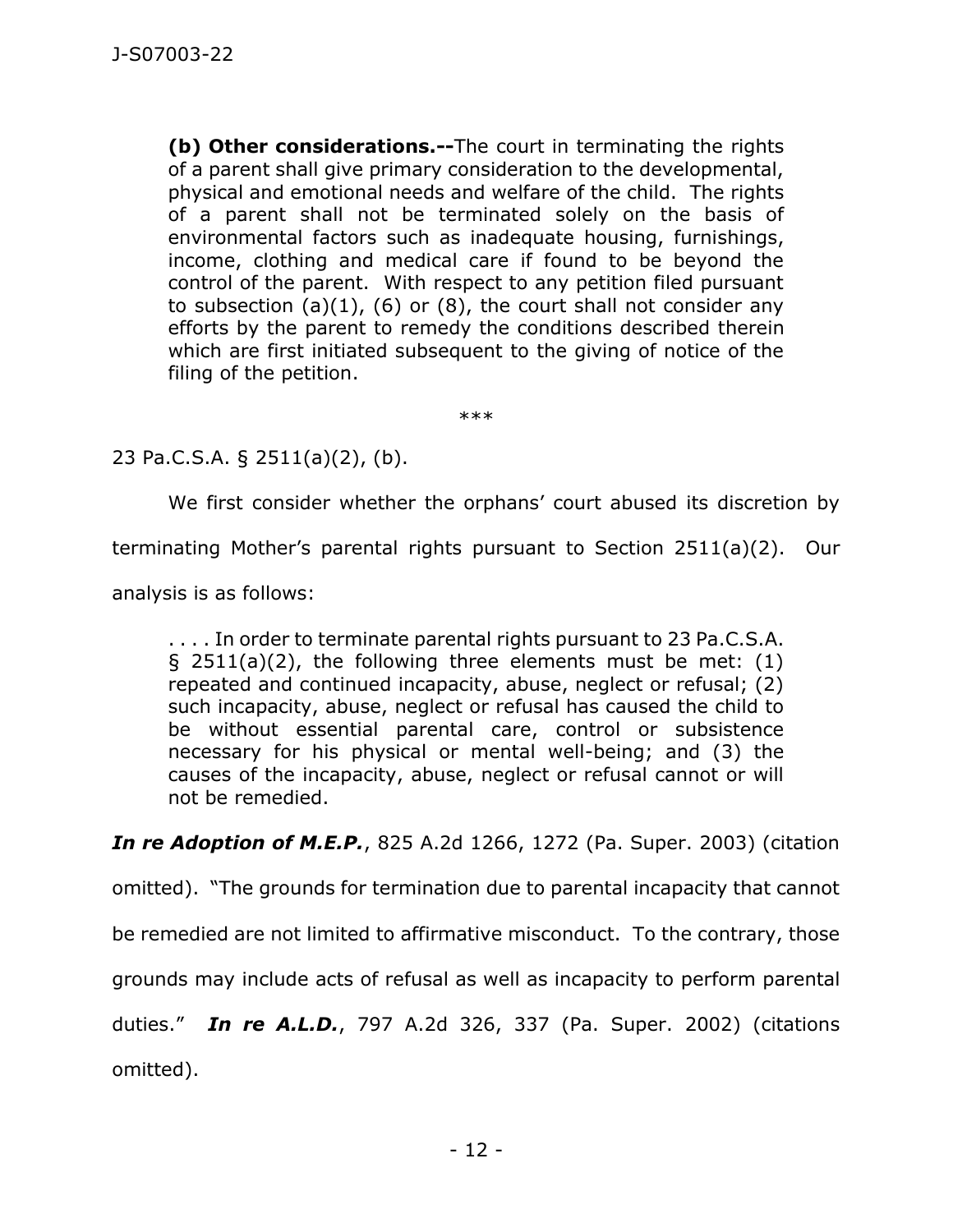In the present case, Mother contends on appeal that CYF failed to present sufficient evidence in support of its petition to terminate her parental rights involuntarily. Mother's Brief at 18. Mother asserts that she made progress on her FSP goals. *Id.* at 19. According to Mother, CYF focused its evidence on her instability in the past, but did not establish any current deficiencies in her present ability to care for F.F. *Id.*

The orphans' court explained its decision to terminate Mother's parental

rights pursuant to Section 2511(a) as follows:

Mother's testimony regarding her more recent efforts to address her goals and her intentions to continue on her current trajectory were credible and this [c]ourt does not doubt that [M]other loves her children. Nevertheless, the totality of the record overwhelmingly supports, clearly and convincingly, that grounds for termination existed. Mother failed to make any consistent or sustained progress on her family service plan goals. Mother's unaddressed mental health [conditions] rendered her completely unable to address her goals, by her own report, and [M]other did not start to work on her goals until mid-February 2021. Mother largely faded from all contact and visitation on two occasions, from March to May 2020, and again between June/July 2020 to mid-February 2021. She did not inform anyone of her whereabouts or intentions. She did not call her children or have virtual visits during this time. She did not engage in any mental health treatment during this time. Her current housing is a three-quarters house[ $J^{[8]}$  and she has no plan for how she seeks to obtain appropriate housing. Mother hasn't actively parented the [C]hildren for an extended period of time and the [C]hildren, upon being told to restart contact with mom, did not want to participate.

Trial Court Opinion, 11/29/21, at 17.

\_\_\_\_\_\_\_\_\_\_\_\_\_\_\_\_\_\_\_\_\_\_\_\_\_\_\_\_\_\_\_\_\_\_\_\_\_\_\_\_\_\_\_\_

<sup>&</sup>lt;sup>8</sup> A three-quarters house is a sober living home that assists people recovering from drug or alcohol abuse as they transition out of a rehabilitation program.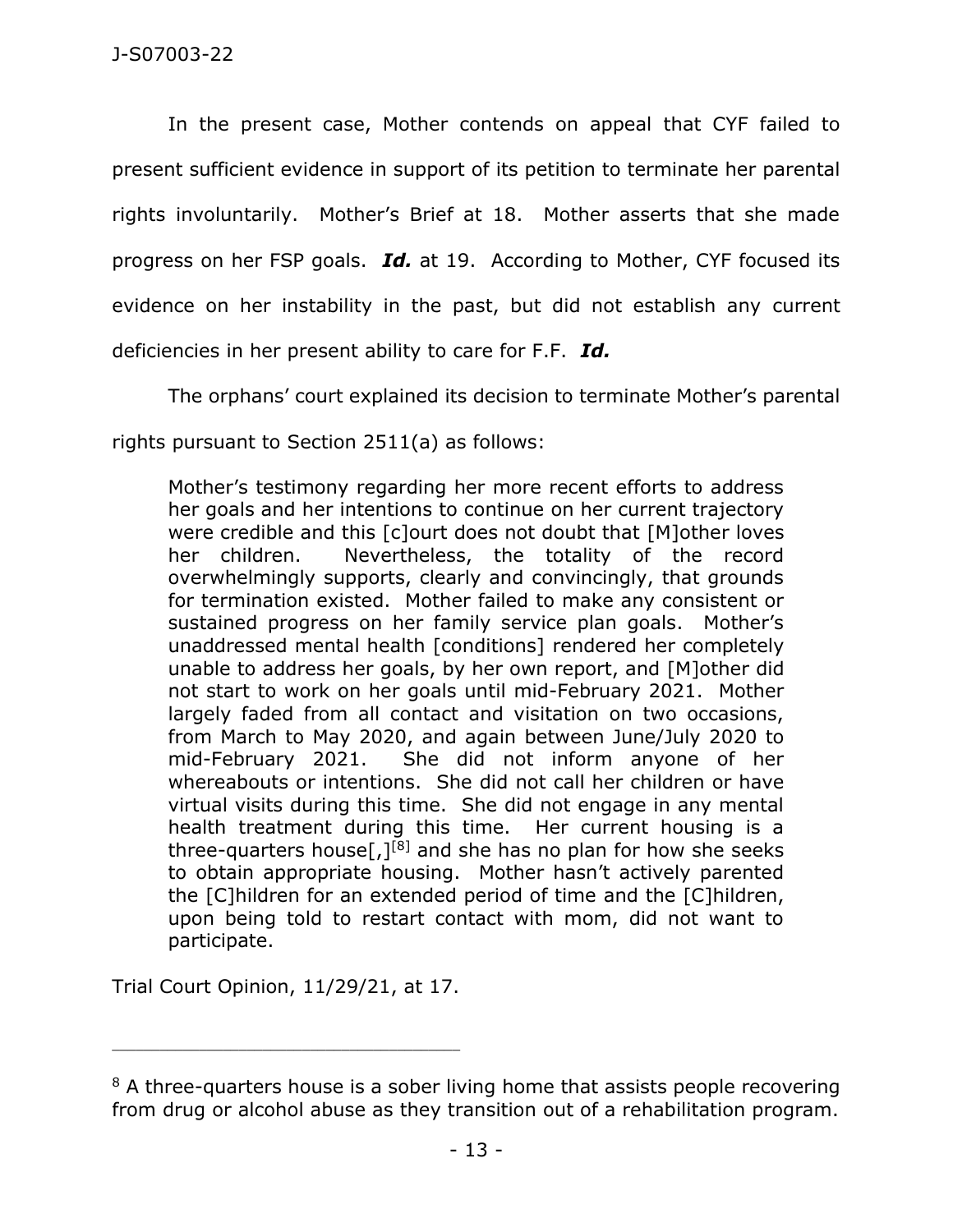The record supports the orphans' court's findings. CYF's FSP for Mother had a goal of undergoing mental health treatment because she had a history of mental health symptoms "impacting her overall functioning." N.T., 8/27/21, at 79. Mother's severe depression resulted in her neglect of the Children's needs and their second removal from her care in September 2019. Mother then did not address her mental health until February of 2021, one month prior to the filing of the TPR petitions. *Id.* at 81. At the time of the termination hearing, Mother had not completed a mental health treatment program. *Id.* 

Mother was to attend drug and alcohol counseling due to her history of alcohol abuse. *Id.* at 82. Ms. Walz explained that CYF made referrals to the Pennsylvania Organization for Women in Early Recovery (POWER) for Mother in July of 2015, February of 2016, and August of 2019. CYF also provided multiple in-home services and a family support partner service. *Id.* at 79, 82. Nevertheless, Mother resumed drinking, including an incident in July 2019 where police found her intoxicated and took her to the hospital, but Mother had no recollection of the incident. *Id.* at Exhibit 4. A month after F.F. was adjudicated dependent a second time, Mother completed an updated POWER assessment which recommended Mother attend intensive outpatient treatment three days a week. *Id.* Ms. Walz testified that Mother attended only one day a week and reported that she attended Alcoholics Anonymous (AA) meetings but did not provide documentation. *Id.* Eventually, Mother

- 14 -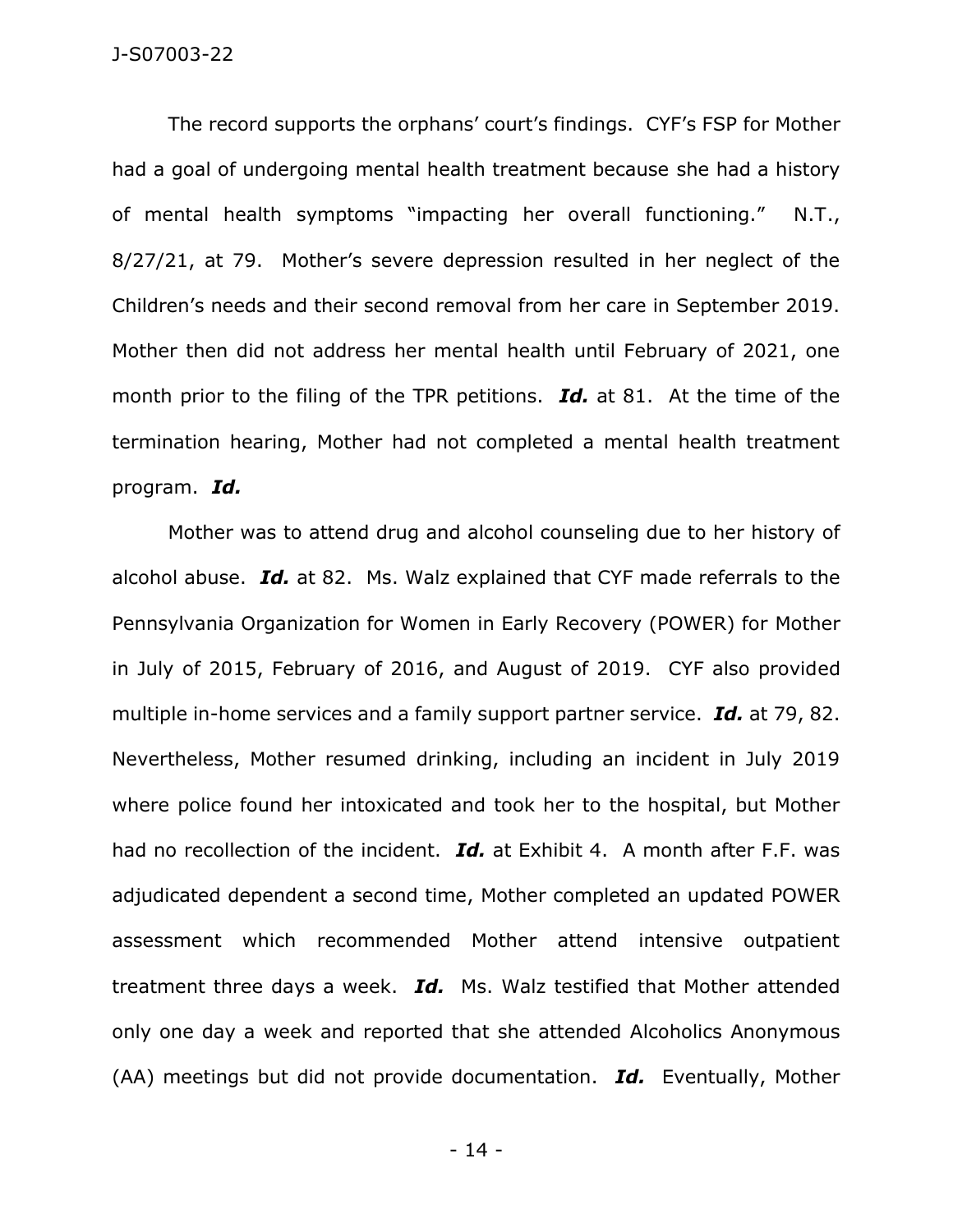stopped attending the POWER program and tested positive for cocaine in November of 2019. *Id.* As of March 31, 2021, the date the TPR petitions were filed, Mother had not completed any drug or alcohol programs. *Id.* 

With respect to Mother's housing goal, Ms. Walz testified that Mother had a history of homelessness and evictions. N.T., 9/27/21, at 87. CYF offered in-home services and made multiple referrals to two organizations who provided housing and rental assistance. *Id.* at 88. Ms. Walz also testified that there were two periods of time, March through May of 2020, and June or July of 2020, through February 2021, where CYF did not know where Mother was residing, and she was avoiding CYF. *Id.* at 89. As of the date of the termination hearing, Mother resided in a three-quarter house. *Id.* at 88.

Mother also had a goal to attend parenting classes and to visit with F.F. During the time period where Auberle was supervising Mother's visits with F.F., Mother attended thirty-three out of a possible seventy-eight visits. N.T., 8/27/21, at 22-23. During those visits, Ms. Walz observed that Mother "didn't have any structure or didn't have any boundaries. Didn't really have any expectations or discipline practices to [sic] much. There was just a lot of [in]consistency that would cause him to act out and not listen really." *Id.* at 106. Notably, Mother did not consistently visit with F.F. in January and February of 2020, and Mother did not visit at all from February 1, 2020, until April of 2021. *Id.* at 52.

- 15 -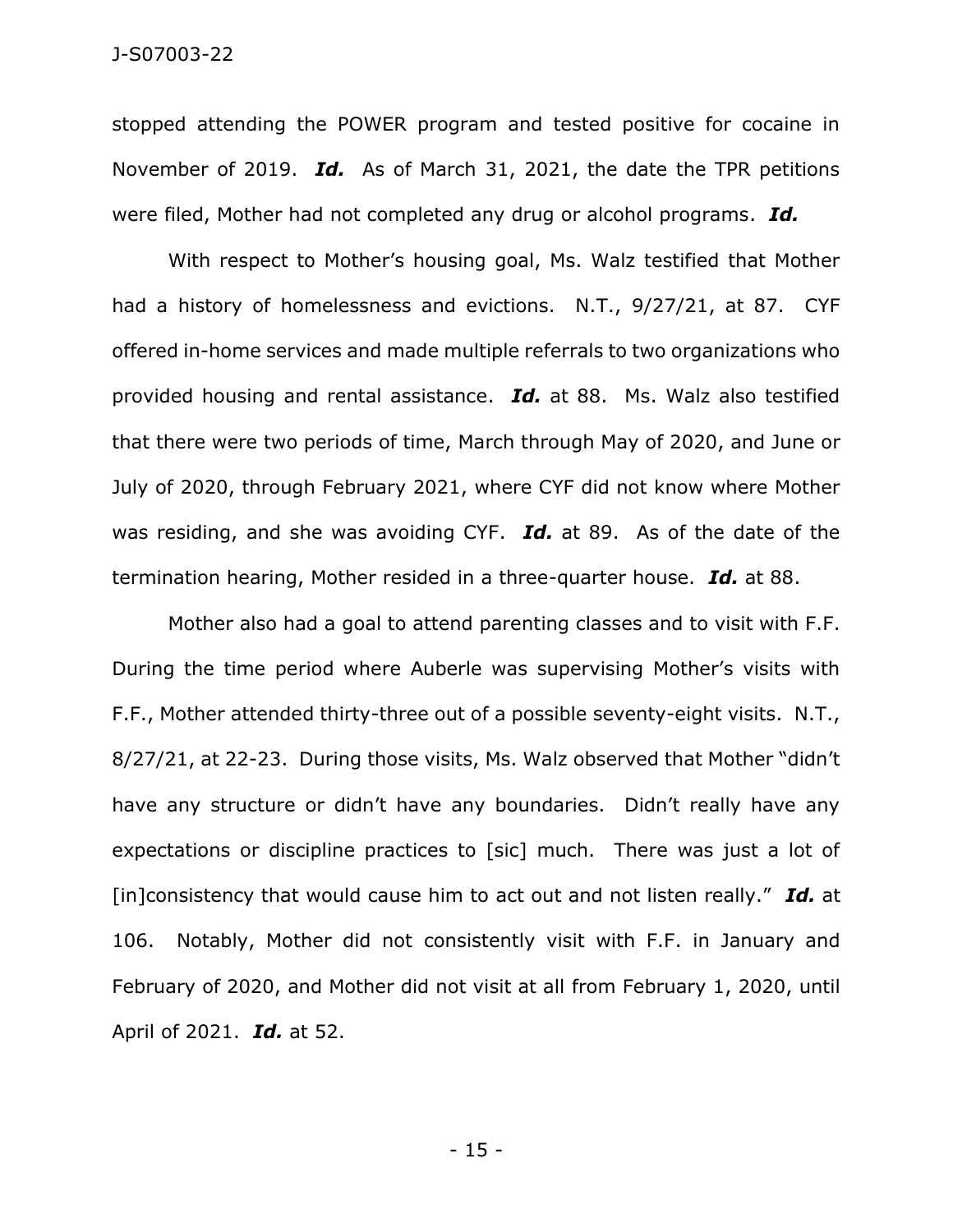Thus, the record clearly establishes that Mother has had repeated difficulties with mental health, drug and alcohol abuse, maintaining stable housing, and adequately parenting Children. Her repeated incapacity has left F.F. without essential parental care. Contrary to her argument, the orphans' court did not abuse its discretion in considering her extensive history of struggles in evaluating whether she could remedy her incapacity. As discussed *supra*, F.F. first came into care at age one after Mother protected F.F.'s abuser instead of promptly obtaining medical help for him. An attempt at reunification collapsed after Mother struggled with her mental health and substance abuse. F.F. has spent most of his life in foster care while Mother has attempted to remedy her parental incapacity. She disappeared for an eight to nine month stretch during F.F.'s second time in foster care. Although Mother has attempted to remedy her incapacity, she has been unable to achieve a sustained period of stability. At the time of the termination hearing, she was not close to reunifying with F.F. "Parents are required to make diligent efforts toward the reasonably prompt assumption of full parental duties." *In re Adoption of A.H.*, 247 A.3d 439, 443 (Pa. Super. 2021). Based on the foregoing, we conclude the orphans' court did not err in concluding that she is unable to remedy her incapacity, notwithstanding her recent engagement with services.

Given Mother's long history of services and CYF involvement, our review of the record supports the findings of the orphans' court that Mother's

- 16 -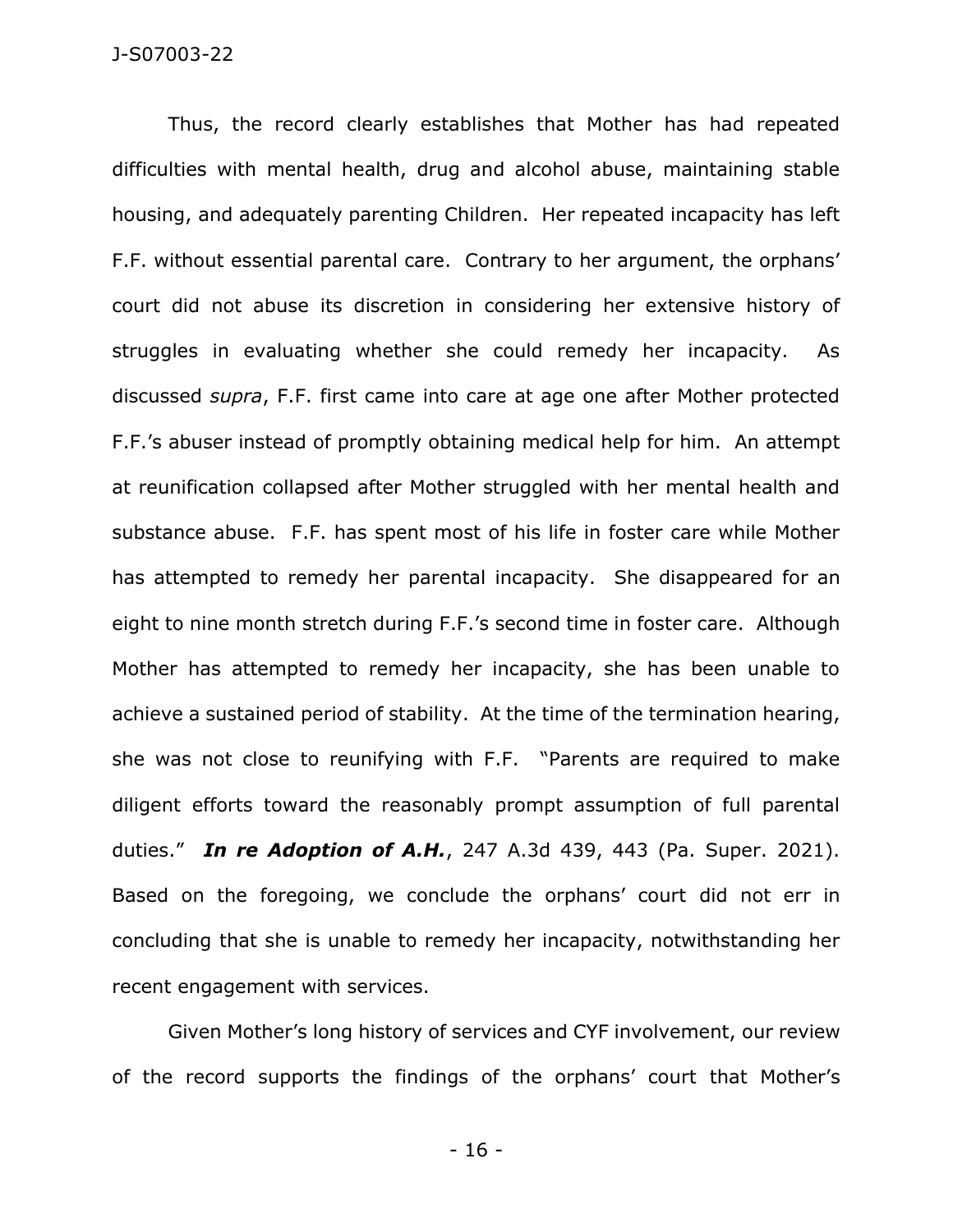incapacity, abuse, neglect, or refusal has deprived F.F. of essential parental care, control or subsistence, and that Mother cannot or will not remedy the conditions and causes of her incapacity, abuse, neglect, or refusal. We discern no error of law or abuse of discretion, and we affirm the termination of Mother's parental rights pursuant to Section 2511(a)(2).

Because the trial court found that Mother's conduct warranted termination pursuant to Section 2511(a), it was required to analyze the Children's needs and welfare pursuant to Section 2511(b), in order to terminate Mother's parental rights. The statutory provision provides:

**(b) Other considerations.―**The court in terminating the rights of a parent shall give primary consideration to the developmental, physical and emotional needs and welfare of the child. The rights of a parent shall not be terminated solely on the basis of environmental factors such as inadequate housing, furnishings, income, clothing and medical care if found to be beyond the control of the parent. With respect to any petition filed pursuant to subsection  $(a)(1)$ ,  $(b)$  or  $(8)$ , the court shall not consider any efforts by the parent to remedy the conditions described therein which are first initiated subsequent to the giving of notice of the filing of the petition.

23 Pa.C.S. § 2511(b).

This Court has stated, "[i]ntangibles such as love, comfort, security, and stability are involved in the inquiry into the needs and welfare of the child." *In re C.M.S.*, 884 A.2d 1284, 1287 (Pa. Super. 2005) (citation omitted). Further, the trial court "must also discern the nature and status of the parent-child bond, with utmost attention to the effect on the child of permanently severing that bond." *Id.* (citation omitted). However, "[i]n cases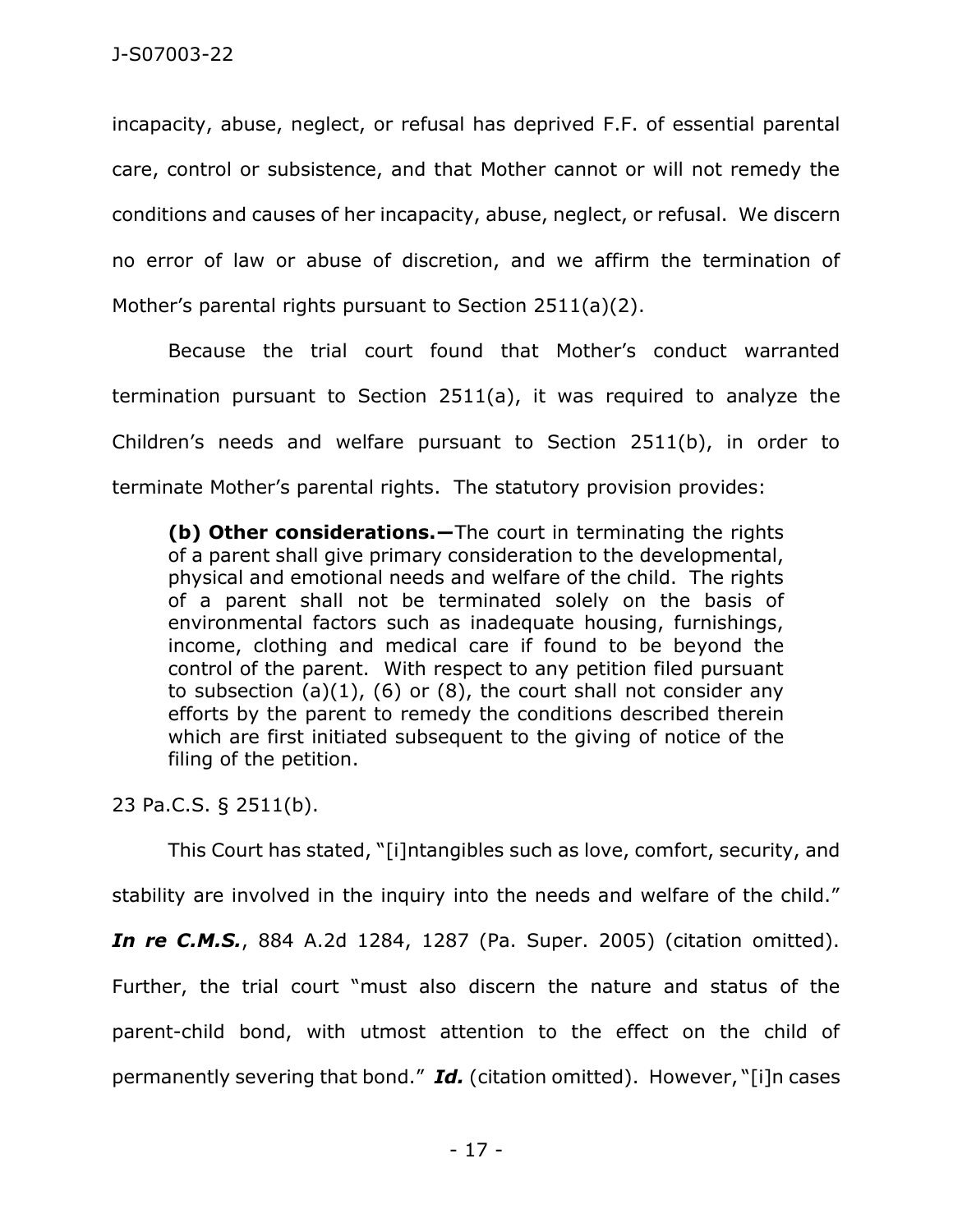where there is no evidence of any bond between the parent and child, it is reasonable to infer that no bond exists. The extent of any bond analysis,

therefore, necessarily depends on the circumstances of the particular case."

*In re K.Z.S.*, 946 A.2d 753, 762-763 (Pa. Super. 2008) (citation omitted).

In considering the affection which a child may have for his or her natural

parents, this Court has stated the following:

[C]oncluding a child has a beneficial bond with a parent simply because the child harbors affection for the parent is not only dangerous, it is logically unsound. If a child's feelings were the dispositive factor in the bonding analysis, the analysis would be reduced to an exercise in semantics as it is the rare child who, after being subject to neglect and abuse, is able to sift through the emotional wreckage and completely disavow a parent. . . . Nor are we of the opinion that the biological connection between [the parent] and the children is sufficient in of itself, or when considered in connection with a child's feeling toward a parent, to establish a de facto beneficial bond exists. The psychological aspect of parenthood is more important in terms of the development of the child and its mental and emotional health than the coincidence of biological or natural parenthood.

*In re K.K.R.-S.*, 958 A.2d 529, 535 (Pa. Super. 2008) (internal citations and

quotation marks omitted).

Our Supreme Court has stated, "Common sense dictates that courts considering termination must also consider whether the children are in a pre-adoptive home and whether they have a bond with their foster parents." *In re T.S.M.*, 71 A.3d at 268. Moreover, the Court directed that, in weighing the bond considerations pursuant to Section 2511(b), "courts must keep the ticking clock of childhood ever in mind." *Id*. at 269. The *T.S.M.* Court observed, "[c]hildren are young for a scant number of years, and we have an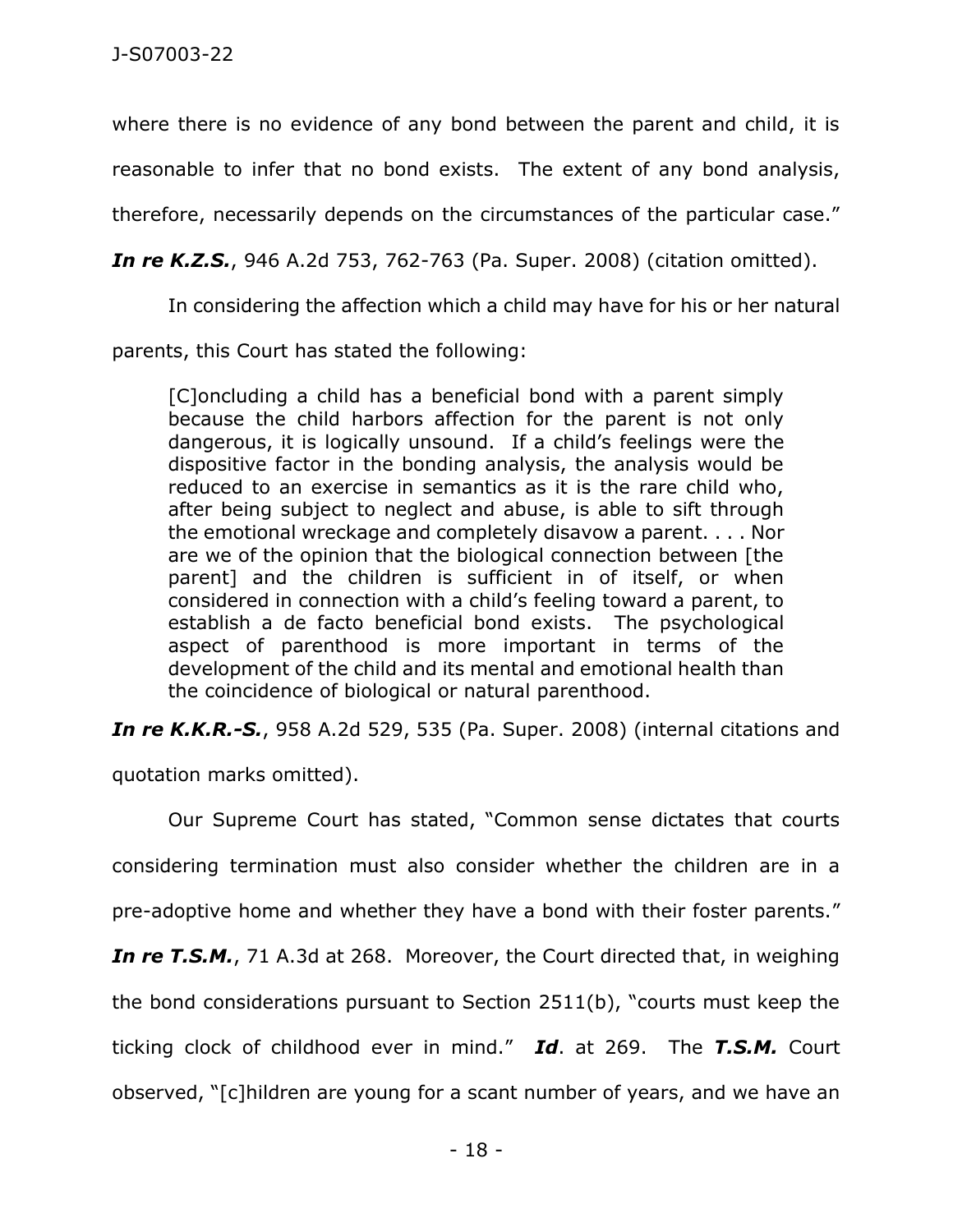obligation to see to their healthy development quickly. When courts fail . . . the result, all too often, is catastrophically maladjusted children." *Id*.

On appeal, Mother argues that the orphans' court erred when it determined that there was sufficient evidence to terminate her parental rights under Section 2511(b). Specifically, Mother contends that F.F. had only been in his foster home for two months at the time of the hearing and that he was experiencing difficulties. Mother's Brief at 22-23. Mother also avers that F.F. spent significant time in Mother's care, and they share a strong bond. *Id.* at

23.

The orphans' court determined that Mother and F.F. do not share a strong emotional bond and explained:

At the time of the termination proceeding, F.F. was six years and ten months old. Joint Exhibit 1- Stipulations. Removed from his mother's care when he was brutally assaulted after his first birthday, he spent twenty-two months in foster care. *Id.* When he was returned to his mother, he was almost three years old. *Id.* Nearly two years later, F.F. was removed again and had been in foster care the last twenty-three months. *Id.*

His foster care caseworker described F.F. as "typically more reserved" during his visits with mother. T.T. at 27. When mother failed to attend her scheduled visits, the foster care caseworker testified that "[F.F.] definitely has more of a delayed reaction. Immediately he gets quiet and kind of shuts down when he knows visits are going to be canceled. But his delayed reactions have been some violent behaviors. Defiance. Just kind of screaming at the foster parent." *Id.* There was nothing presented to this court that this child has a strong emotional bond with his mother.

Orphans' Court Opinion, 11/29/21, at 19.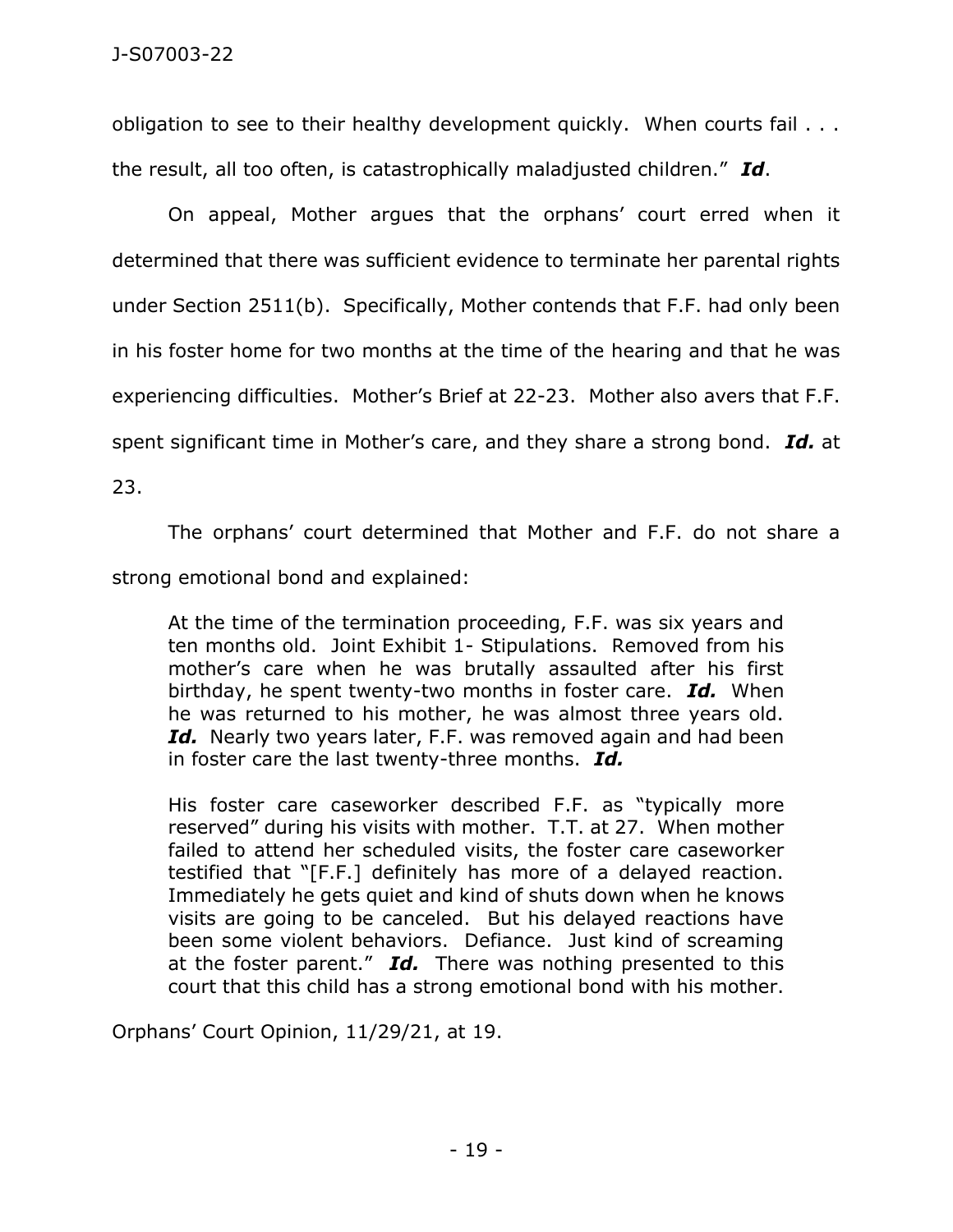The trial court's conclusion that Mother and F.F. do not share a necessary and beneficial relationship is supported by the record. Ms. Ulish explained that while visiting with Mother, F.F. "can get very hyper" and is "not easily redirected." N.T., 8/27/21, at 27. Ms. Ulish testified further that at the time of the termination proceedings, F.F. was in a pre-adoptive foster home. Id. at 32. After Mother's long period of absence, F.F. re-started visitation with Mother and began to display aggressive behavior in his foster home. *Id.* at 32-33. Prior to visiting with Mother, F.F. was not violent. *Id.* at 33. Ms. Ulish testified that F.F. called the foster parents mom and dad almost immediately after arriving and that he "respond[s] really well to the foster parents. [He] has told me that [he] like[s] being in the foster home and [he] want[s] to stay there." *Id.* at 34.

Ms. Walz testified that she cannot identify a benefit that F.F. experiences through his relationship with Mother and explained that he gets "a little bit of peace of mind that they are able to see that their mom is okay maybe. But [F.F.] will basically ignore her." N.T., 8/27/21, at 107. Ms. Walz opined that

. . .[T]he detriment of terminating her parental rights and discontinuing any contact is far outweighed by the benefits and the peace of mind and the stability that it would provide the kids. The majority of their life has been chaos and turmoil and trauma since their birth. [S.F. and F.F.] have spent more time. . . really out of her care than in her care. And when they have been in her care, it's been so unstable that they haven't been able to make any progress on themselves."

*Id.* at 107-108.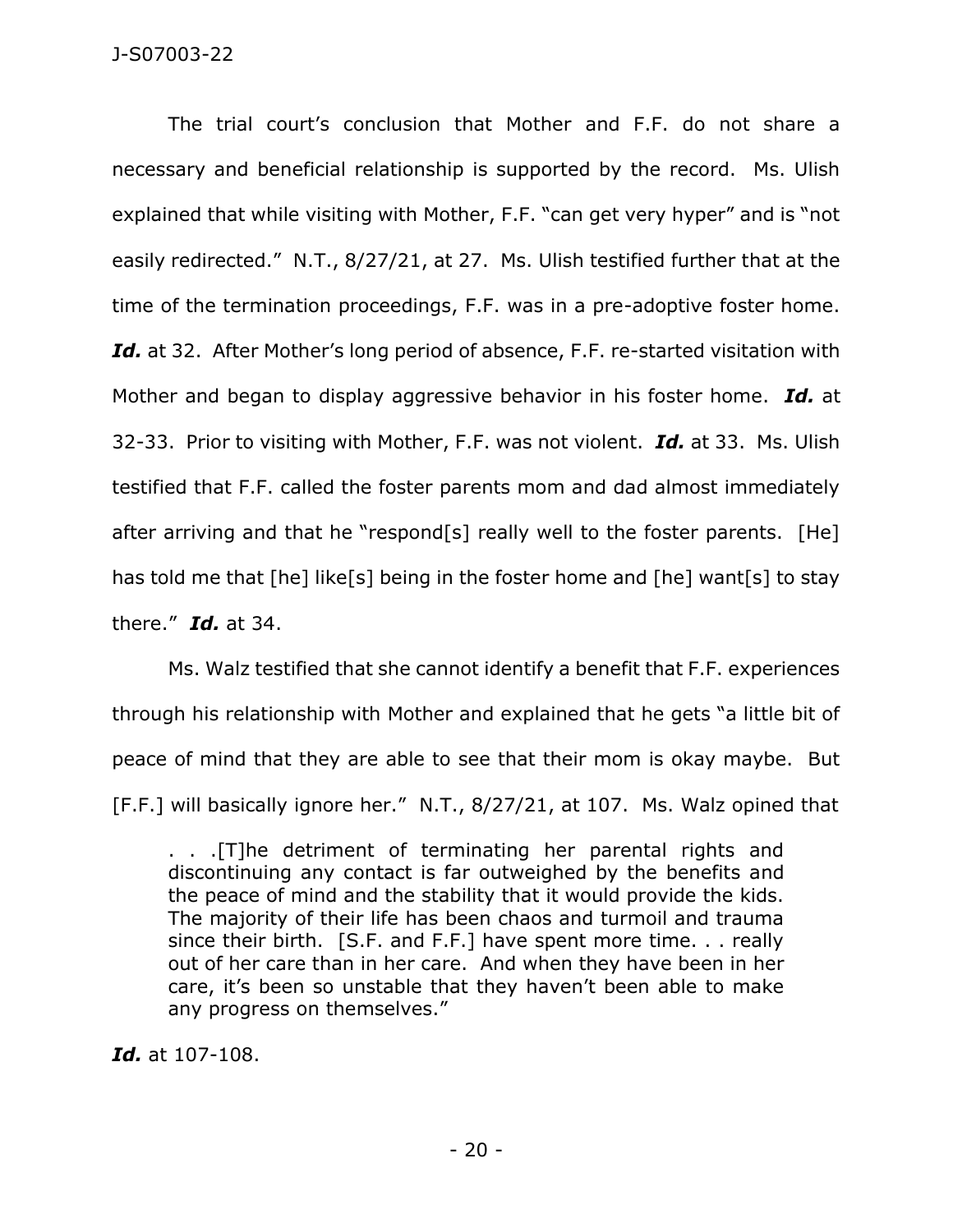Finally, we reject Mother's contention that F.F. will be irreparably harmed by the termination of her parental rights. Ms. Ulish testified that because F.F. has "gone through so many stretches of no contact with [Mother] that I don't believe termination would irrevocably harm [F.F.] as well." N.T., 8/27/21, at 31. Based on the record, the trial court did not err in concluding that Mother's inconsistent presence and parenting of F.F. has caused F.F. to experience difficult behaviors. Although F.F. was only in his pre-adoptive home for a short period, the foster parents are committed to F.F. and can offer him the security that Mother cannot. Accordingly, we affirm the order involuntarily terminating Mother's parental rights as to S.F. pursuant to Section 2511(a)(2) and (b).

Order involuntarily terminating Mother's parental rights to F.F. and subject to appeal at Superior Court docket number 1173 WDA 2021 shall be affirmed. Order involuntarily terminating Mother's parental rights to S.F. and subject to appeal at Superior Court docket number 1174 WDA 2021 shall be vacated and the case remanded for further proceedings consistent with this memorandum. Appellate jurisdiction relinquished.<sup>9</sup>

<sup>&</sup>lt;sup>9</sup> Since we have vacated the order involuntarily terminating Mother's parental rights to S.F. and remanded the case for entry of a new order after a no-conflict determination or, alternatively, appointment of conflict-free counsel to advocate the legal and best interests of S.F. at an entirely new termination proceeding, it is appropriate that we relinquish appellate jurisdiction. *See Interest of A.J.R.O.*, 270 A.3d at 571 (relinquishing appellate jurisdiction where termination order has been vacated and case *(Footnote Continued Next Page)*